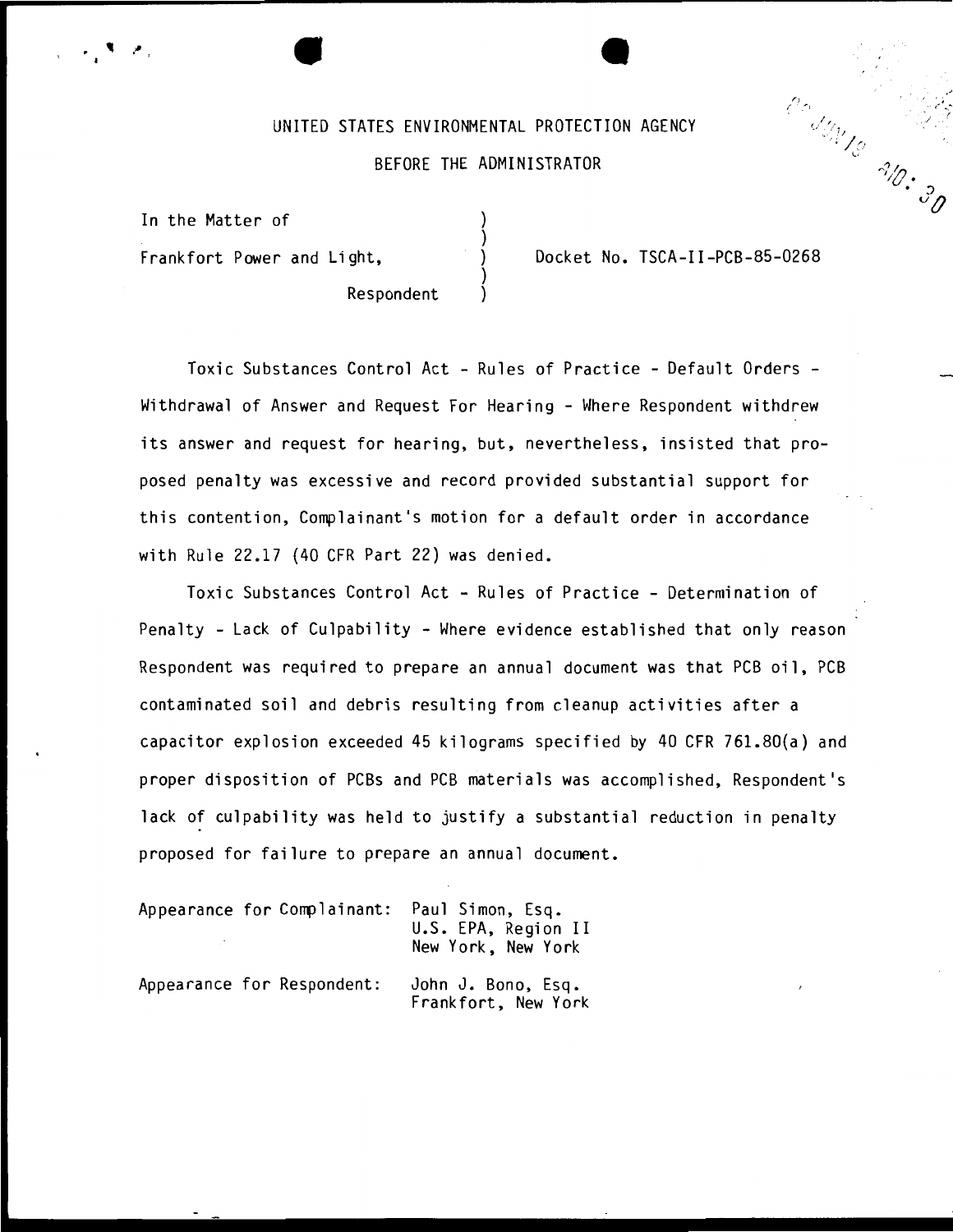### Initial Decision

This is a proceeding under § 16(a) of the Toxic Substances Control Act (15 U.S.C. 2615(a)). $\frac{1}{2}$  The complaint issued October 16, 1985, alleged that in 1981 Respondent used or stored more than 45 kilograms of PCBs at one time and that at the time of an inspection on July 23, 1985, did not have an annual document for the year 1981 as required by 40 CFR 761.180(a). For this alleged violation, it was proposed to assess Respondent a penalty of \$6,000.

Respondent, through counsel, filed an answer denying the alleged violation and setting forth various affirmative defenses, which may be summarized as lack of knowledge of the requirement, that the necessary information was available in its files, administrative confusion arising from changes in department heads and the Village Board and financial difficulties; A hearing was requested.

By letter, dated November 27, 1985, the ALJ directed that the parties exchange certain prehearing information on or before January 17, 1986. Information requested from Respondent consisted of a summary of evidence to

It shall be unlawful for any person to--

(1) fail or refuse to comply with  $(A)$  any rule promul-<br>qated or order issued under section 4,  $(B)$  any requirement prescribed by section 5 or 6, or (C) any rule promulgated or order issued under section 5 or 6;

\* \* \*.

, ... , ... ,

The instant rules were promulgated under  $\S$  6(e) of the Act.

2

*<sup>.!1</sup>* Section 15 entitled "Prohibited Acts" (15 U.S.C. 2614) provides in pertinent part: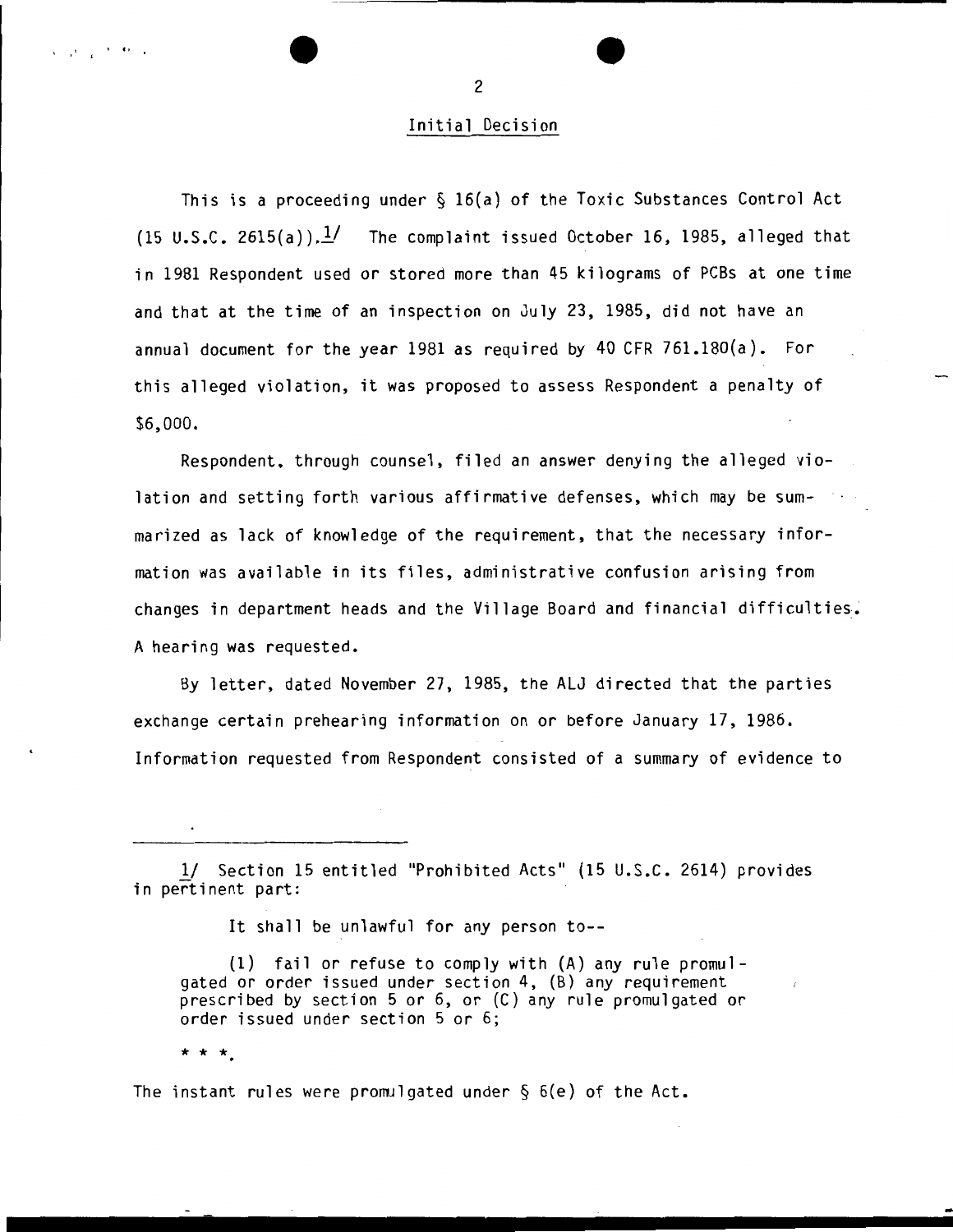support the allegation that all information required to prepare an annual document for the year 1981 was available in its files and financial statements or other evidence to support the assertion payment of the proposed penalty would be an undue hardship. Complainant furnished the information required of it in a timely fashion. Respondent, however, failed to do so and indeed, failed to make any reply to the ALJ's letter.

On February 25, 1986, the ALJ issued an order directing Respondent to show cause, if any there be, on or before March 17, 1986, why a default order finding the violation charged, and assessing the penalty proposed, in the complaint should not be entered.

By letter, dated March 14, 1986, addressed to counsel for Complainant, counsel for Respondent forwarded documents showing, inter alia, capacitors on hand, list of capacitors removed from service in 1981, manifests and certificates of disposal for capacitors removed from service and recent test results on transformers. The letter stated that my sole request at this point is that the penalty be minimized as much as possible. In a letter of even date addressed to the ALJ, counsel for Respondent purported to enclose copies of documents furnished opposing counsel and stated that  $****$  the Village of Frankfort withdraws its request for hearing and answer to the complaint." $\frac{2}{1}$  The ALJ did not receive this letter.

By letter, dated April 30, 1986, Complainant's counsel forwarded to the ALJ the mentioned correspondence and noting the withdrawal of the answer and request for hearing, moved for the entry of a default order pursuant to Rule 22.17(b), 40 CFR Part 22. In a letter, dated May 6, 1986,

3

 $\mathcal{L}^{\mathcal{L}}(\mathcal{Q})=\frac{1}{2}e^{-\frac{2\pi}{3}(\mathcal{L}-\frac{2\pi}{3})}$  , where

<sup>2/</sup> The withdrawal was referred to in the letter to Complainant's counsel and was stated to be "\* \* in the light of your contention that there is no defense to this matter on the part of the Village of Frankfort and that failure or lack of knowledge of the requirement of preparation and filing of an annual document constitutes no defense."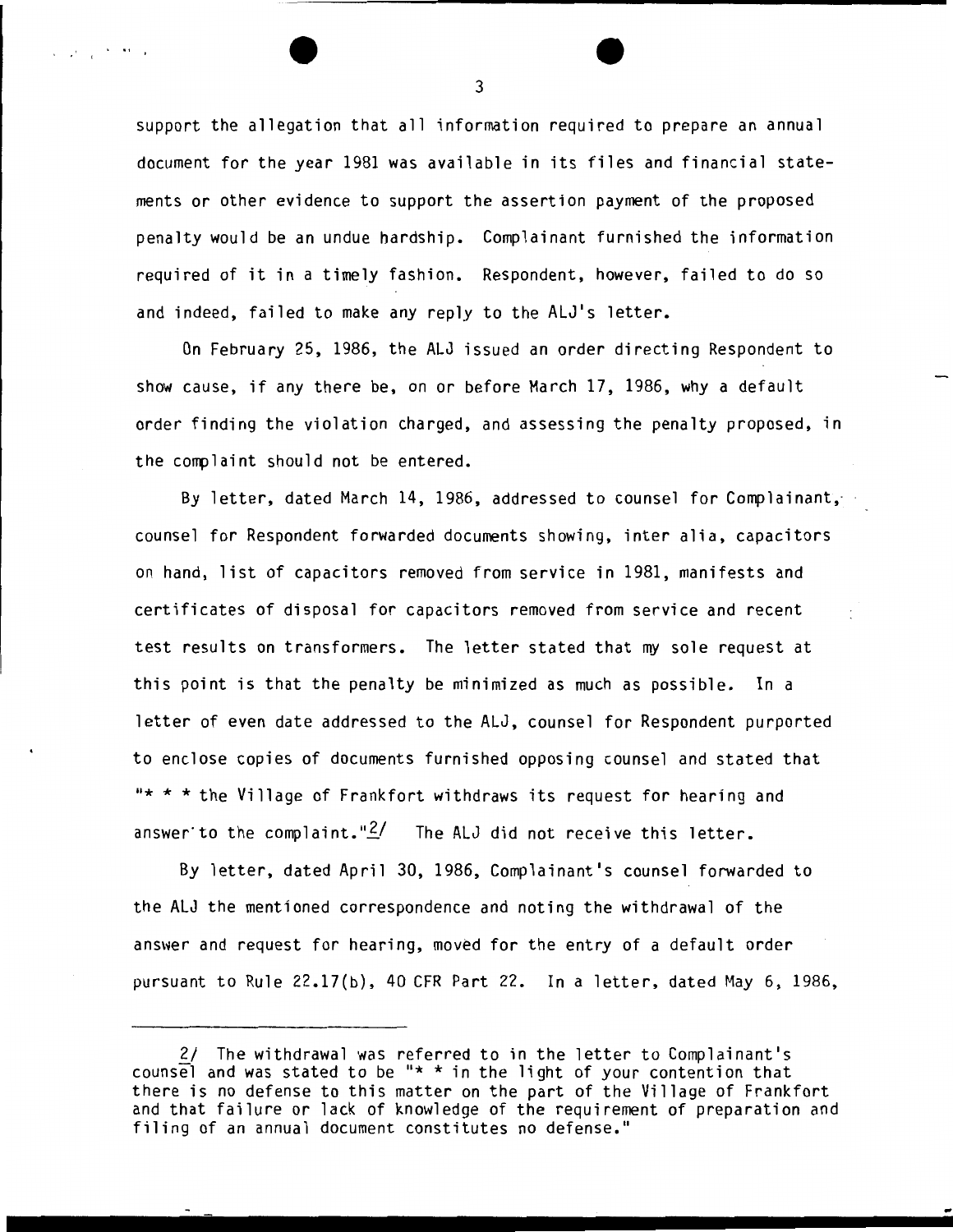Respondent's counsel referred to a telephone conversation between counsel and representatives of the parties and expressed amazement that the penalty imposed would be \$6.000. stating that he assumed this was a determination to be made by the ALJ. The letter stated that the proposed penalty amounted to \$2.00 plus for every inhabitant of the village. alleged that it had paid out one-half of its real property tax revenue on two notes, leaving very little to operate the village and again requested that consideration be given [to reducing] the amount of the penalty.

In a letter, dated May 20, 1986. the ALJ pointed out that inasmuch as counsel's letter, dated May 6, 1986, indicated that it desired to contest the appropriateness of the penalty, the letter withdrawing its request for  $\cdot$ hearing was considered to be occasioned by a misunderstanding and that it would be inappropriate to grant Complainant's motion for a default order. Respondent was directed to file a statement as to whether it desired a hearing on the penalty or whether it wished the ALJ to decide that issue on briefs and any further documentary evidence submitted by the parties. By letter, dated May 23, 1986, counsel for Respondent stated that it did not desire a hearing on the penalty, did not have a brief to submit, authorized imposition of the required penalty on whatever papers have thus far been submitted and repeated its withdrawal of its answer and request for a hearing.

Notwithstanding that withdrawal of an answer $\frac{3}{2}$  and request for a hearing will ordinarily be construed as an admission of the facts alleged in the complaint and a consent to the imposition of the proposed penalty,

4

program in the control

<sup>3/</sup> While Rule 22.15{e) (40 CFR Part 22) provides that an answer may be amended upon motion granted by the ALJ, it is at least questionable to construe this provision as requiring consent to withdrawals of answers.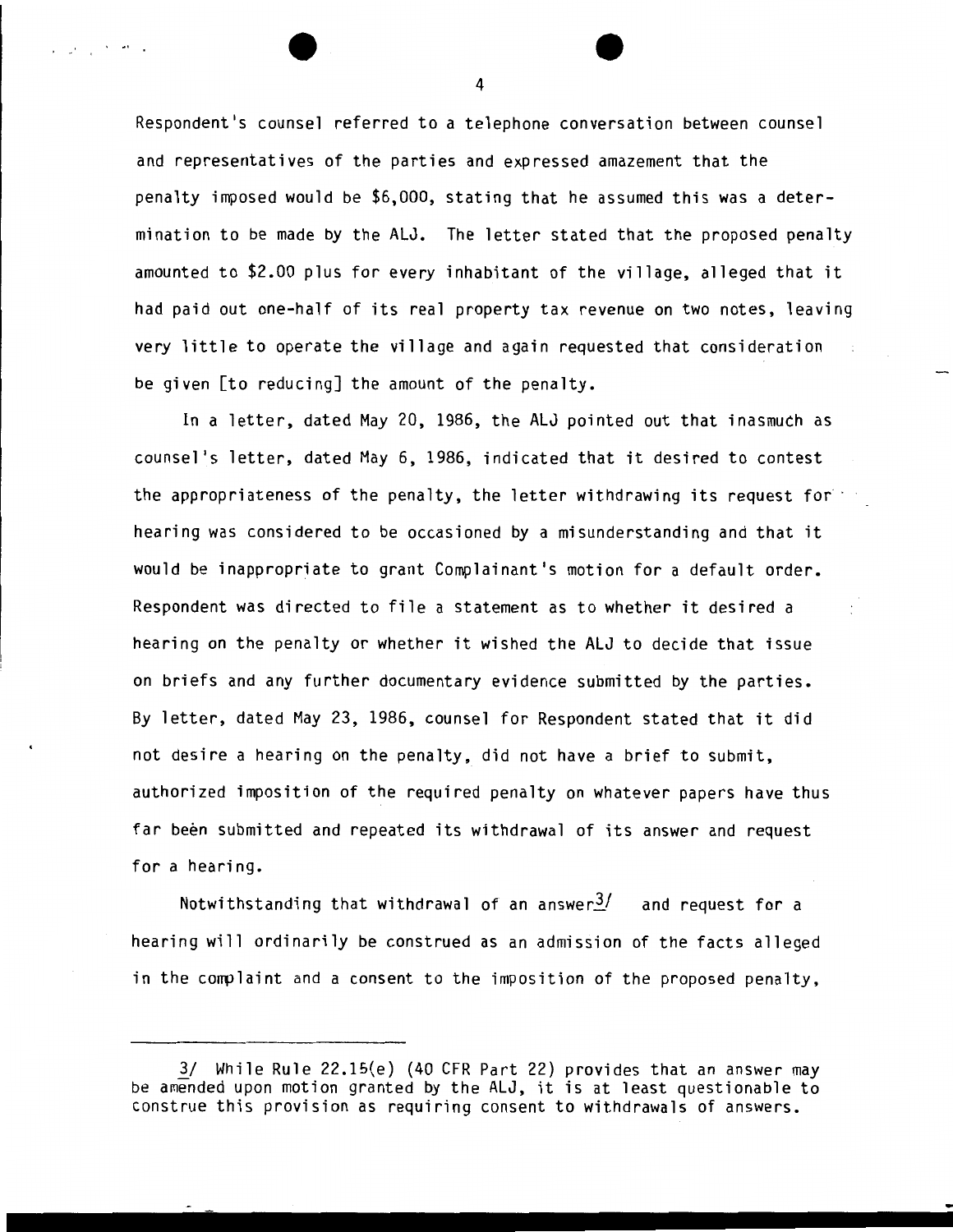i.e., authorizing a default order, Respondent insists that the penalty proposed is excessive, the record provides substantial support for that contention and Complainant's motion for a default order is denied.

## Findings of  $Fact \frac{4}{3}$

- 1. Respondent, Frankfort Power and Light, is owned and operated by the Village of Frankfort, New York.
- 2. Respondent purchases power from the New York Power Authority and distributes it to 1,650 customers in the Village.
- 3. Respondent does not own or maintain any PCB transformers and does not now have, or has it, since the effective date of the PCB rule, owned or maintained 50 or more PCB Large High or Low Voltage capacitors.
- 4. In June 1981, at a date not precisely determinable from the record, three of Respondent's PCB capacitors exploded. The explosion was apparently caused by lightning.
- 5. As a result of cleanup activities conducted after the explosion, 22 drums of PCB contaminated soil and debris were accumulated. These drums were delivered to Cecos International, Inc., an environmental firm, on November 30, 1981, and proper disposition thereof accomplished.
- 6. Additionally, five drums of PCB capacitors and one drum of PCB oil were delivered to Ensco, Inc., El Dorado, Arkansas on November 30, 1981, and subsequently incinerated. This disposal by Respondent was apparently caused by or related to the mentioned capacitor explosion.

5

 $\mathcal{L}_{\mathcal{A}}=\mathcal{L}_{\mathcal{A}}\mathcal{A}$  , where

<sup>4/</sup> Findings are based on a DEC memorandum, dated June 22, 1981 (Exh A to answer) concerning a June 17, 1981, site inspection; the report, dated August 28, 1985, of an EPA inspection conducted on July 23, 1985, and various documents enclosed with counsel for Respondent's letter, dated March 14, 1986.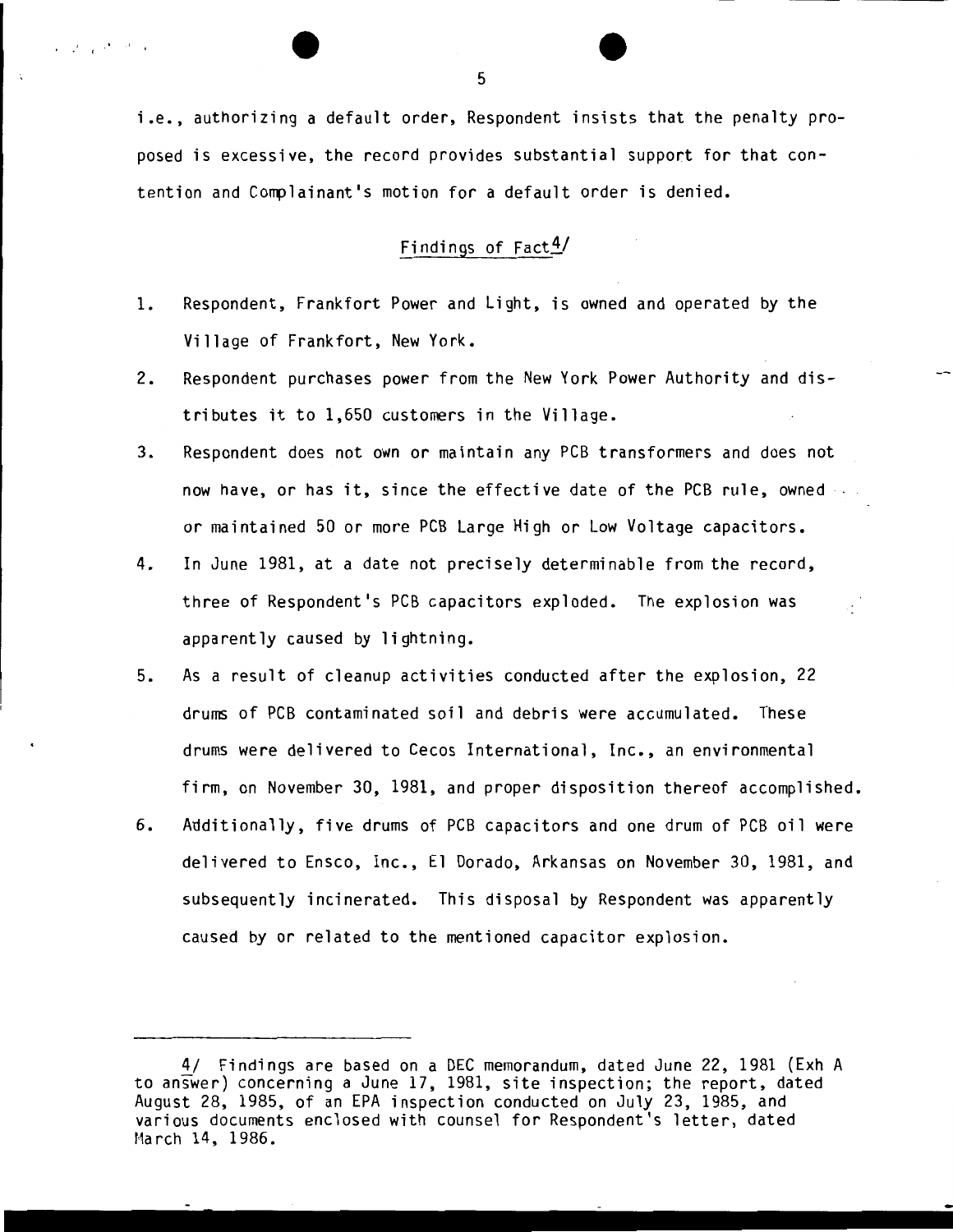- 7. The 22 drums of PCB contaminated soil and debris and the drum of PCB oil referred to in findings 5 and 6 weighed more than 45 kilograms.
- 8. Respondent did not prepare an annual document for the year 1981.

### Conclusions

- 1. Because Respondent did not own or maintain any PCB transformer and did not own or maintain 50 or more PCB High or Low Voltage capacitors, the only reason it was obligated to prepare an annual document for the year 1981 is because the PCB oil and PCB contaminated soil and debris resulting from cleanup activities after the June explosion exceeded 45 kilograms in weight. See 40 CFR 761.180{a).
- 2. Although Respondent's failure to prepare an annual document for the year 1981 is a violation of 40 CFR 761.180(a), on this record, the violation appears inadvertent and Respondent is in no sense a "lucky" violator.
- 3. An appropriate penalty for the mentioned violation is \$1,500.

#### Discussion

Among the factors which  $\S$  16(a)(2)(B) of the Act requires the Administrator to consider in determining the amount of the penalty are ability to pay and degree of culpability. While Respondent has alleged financial stringency as a reason for reducing the proposed penalty, data to support such contention are not in the record. $2/$ 

6

 $\cdot$  .

<sup>5/</sup> In this connection, data on revenues, expenses, bonded indebtedness, tax rates, etc., would have been helpful.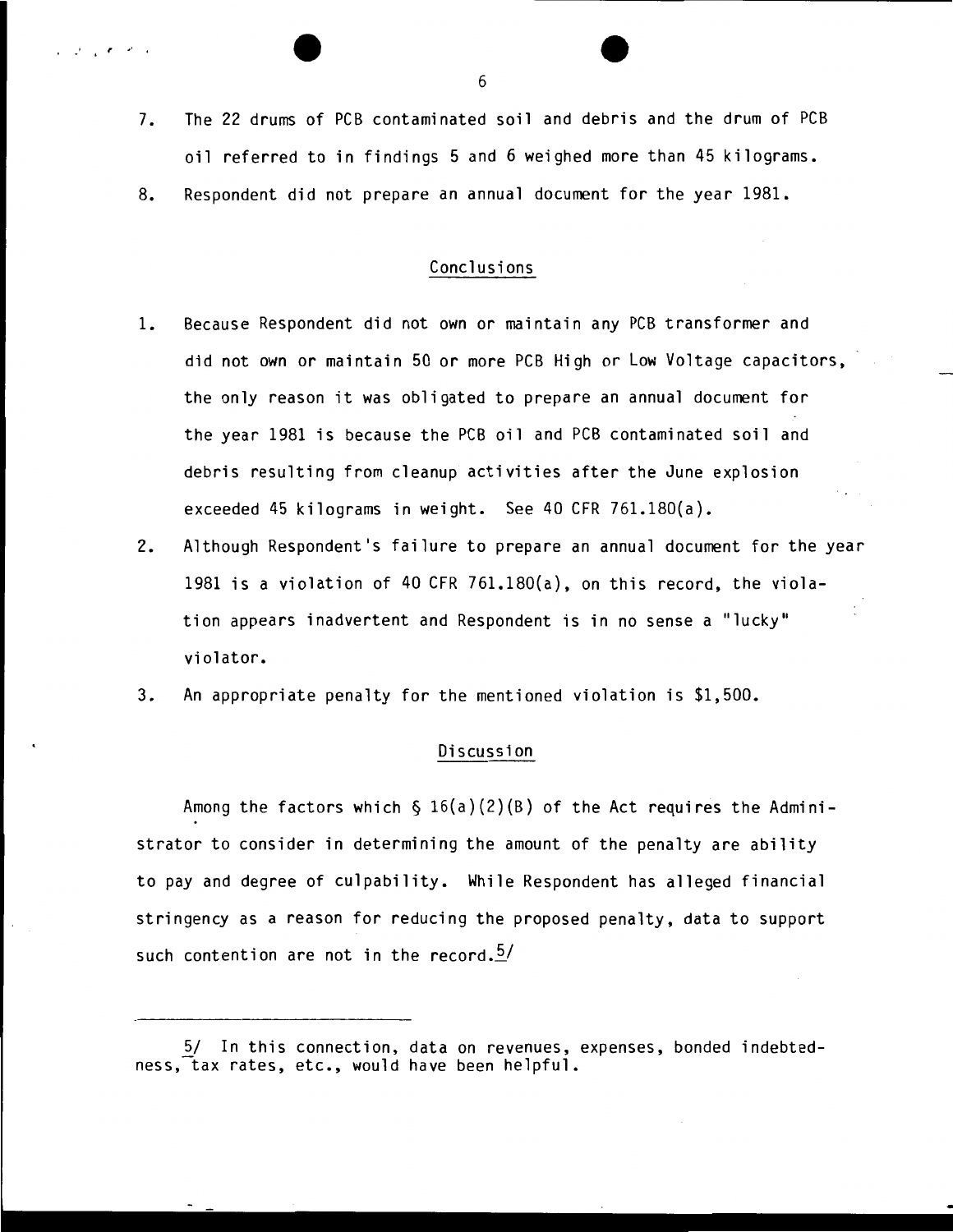There is, however, ample evidence from which to conclude the violation was inadvertent and that culpability is lacking. As we have seen, the only reason Respondent was required to prepare an annual document for 1981 is that the weight of PCB oil, PCB contaminated soil and debris resulting from cleanup activities after the capacitor explosion exceeded 45 kilograms (40 CFR 761.180{a)). The capacitor explosion was apparently caused by lightning and cannot be attributed to acts of Respondent. Clean-. up activities were promptly undertaken and proper disposition was made of the PCB oil contaminated soil and debris. Under these circumstances,'the fact that no damage did or can result from the violation is not a fortuity and Respondent is in no sense a "lucky" violator. It is therefore my con-· elusion that the proposed penalty is much too high and that an appropriate penalty is the sum of  $$1,500.6/$ 

#### 0 R D E R

Respondent, Frankfort Power and Light, having violated the Act and regulation as charged in the complaint, a penalty of \$1,500 is assessed against it in accordance with  $\S$  16(a) of the Act (15 U.S.C. 2615(a)). Respondent shall pay the full amount of the penalty by sending a cashier's or

7

 $\mathcal{L} \subset \mathcal{L} \subset \mathcal{L} \subset \mathcal{L} \subset \mathcal{L} \subset \mathcal{L}$ 

<sup>6/</sup> This result is reached without regard to the PCB Penalty Policy  $(45$  FR 59770, September 10, 1980), by which I am not bound (Rule 22.27(b)). The quantity of PCBs involved, however, make this a borderline violation separating significant and minor violations (45 FR 59776), which authorizes a 25% reduction in the gravity-based penalty, and if Respondent were given credit for a portion of the cleanup costs totaling almost \$6,800 (Id. at 59775), a substantially similar result could be reached following the penalty policy.